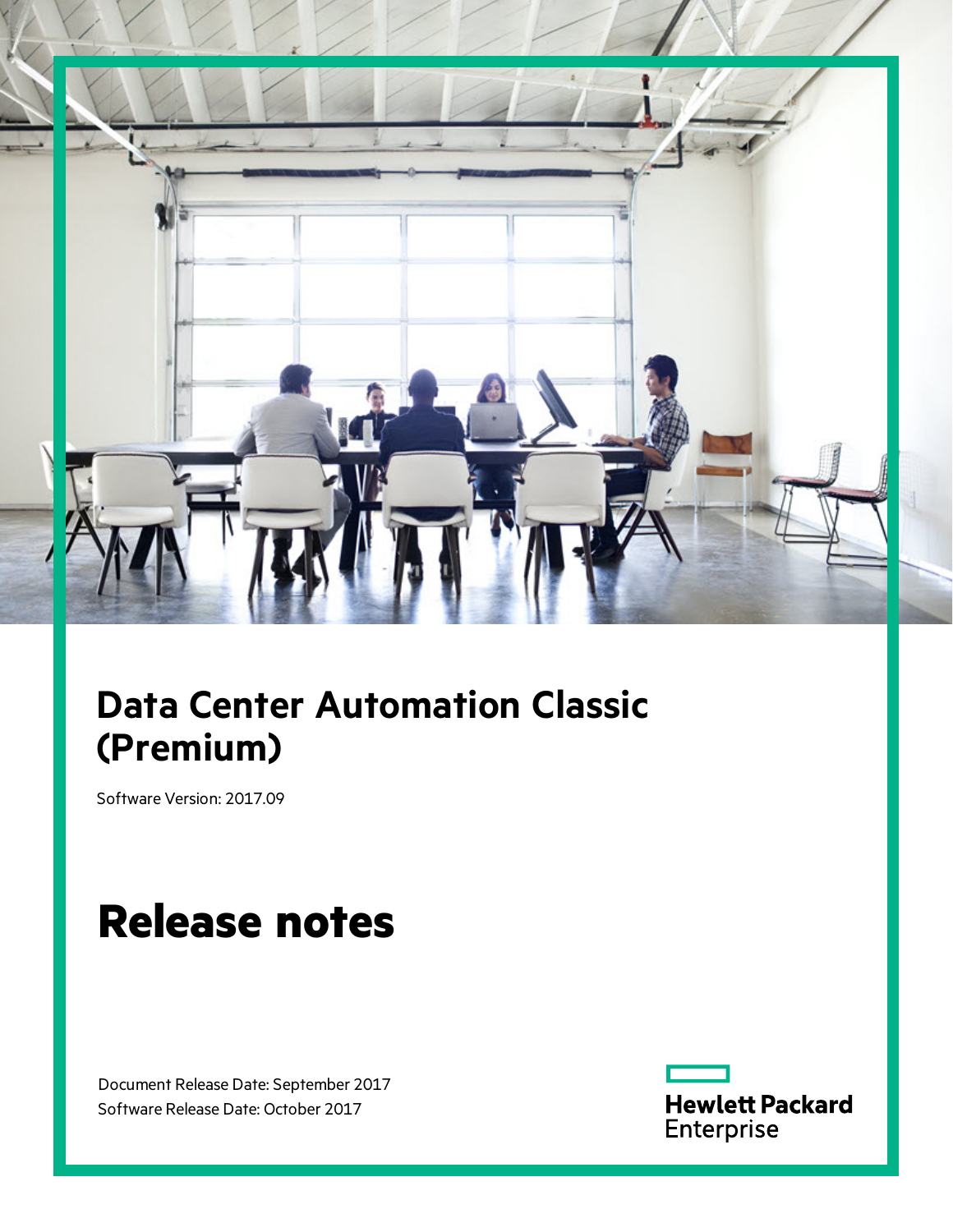### Legal Notices

#### **Warranty**

The only warranties for Hewlett Packard Enterprise products and services are set forth in the express warranty statements accompanying such products and services. Nothing herein should be construed as constituting an additional warranty. Hewlett Packard Enterprise shall not be liable for technical or editorial errors or omissions contained herein. The information contained herein is subject to change without notice.

#### Restricted Rights Legend

Confidential computer software. Valid license from Hewlett Packard Enterprise required for possession, use or copying. Consistent with FAR 12.211 and 12.212, Commercial Computer Software, Computer Software Documentation, and Technical Data for Commercial Items are licensed to the U.S. Government under vendor's standard commercial license.

#### Copyright Notice

© Copyright 2015 - 2017 Hewlett Packard Enterprise Development LP

#### Trademark Notices

Adobe™ is a trademark of Adobe Systems Incorporated.

Microsoft® and Windows® are U.S. registered trademarks of Microsoft Corporation.

UNIX® is a registered trademark of The Open Group.

This product includes an interface of the 'zlib' general purpose compression library, which is Copyright © 1995-2002 Jean-loup Gailly and Mark Adler.

### Documentation Updates

To check for recent updates or to verify that you are using the most recent edition of a document, go to: <https://softwaresupport.hpe.com/>.

This site requires that you register for an HPE Passport and to sign in. To register for an HPE Passport ID, click **Register** on the HPE Software Support site or click **Create an Account** on the HPE Passport login page.

You will also receive updated or new editions if you subscribe to the appropriate product support service. Contact your HPE sales representative for details.

#### Support

Visit the HPE Software Support site at: <https://softwaresupport.hpe.com/>.

Most of the support areas require that you register as an HPE Passport user and to sign in. Many also require a support contract. To register for an HPE Passport ID, click **Register** on the HPE Support site or click **Create an Account** on the HPE Passport login page.

To find more information about access levels, go to: <https://softwaresupport.hpe.com/web/softwaresupport/access-levels>.

**HPE Software Solutions Now** accesses the HPESW Solution and Integration Portal website. This site enables you to explore HPE Product Solutions to meet your business needs, includes a full list of Integrations between HPE Products, as well as a listing of ITIL Processes. The URL for this website is [https://softwaresupport.hpe.com/km/KM01702731.](https://softwaresupport.hpe.com/km/KM01702731)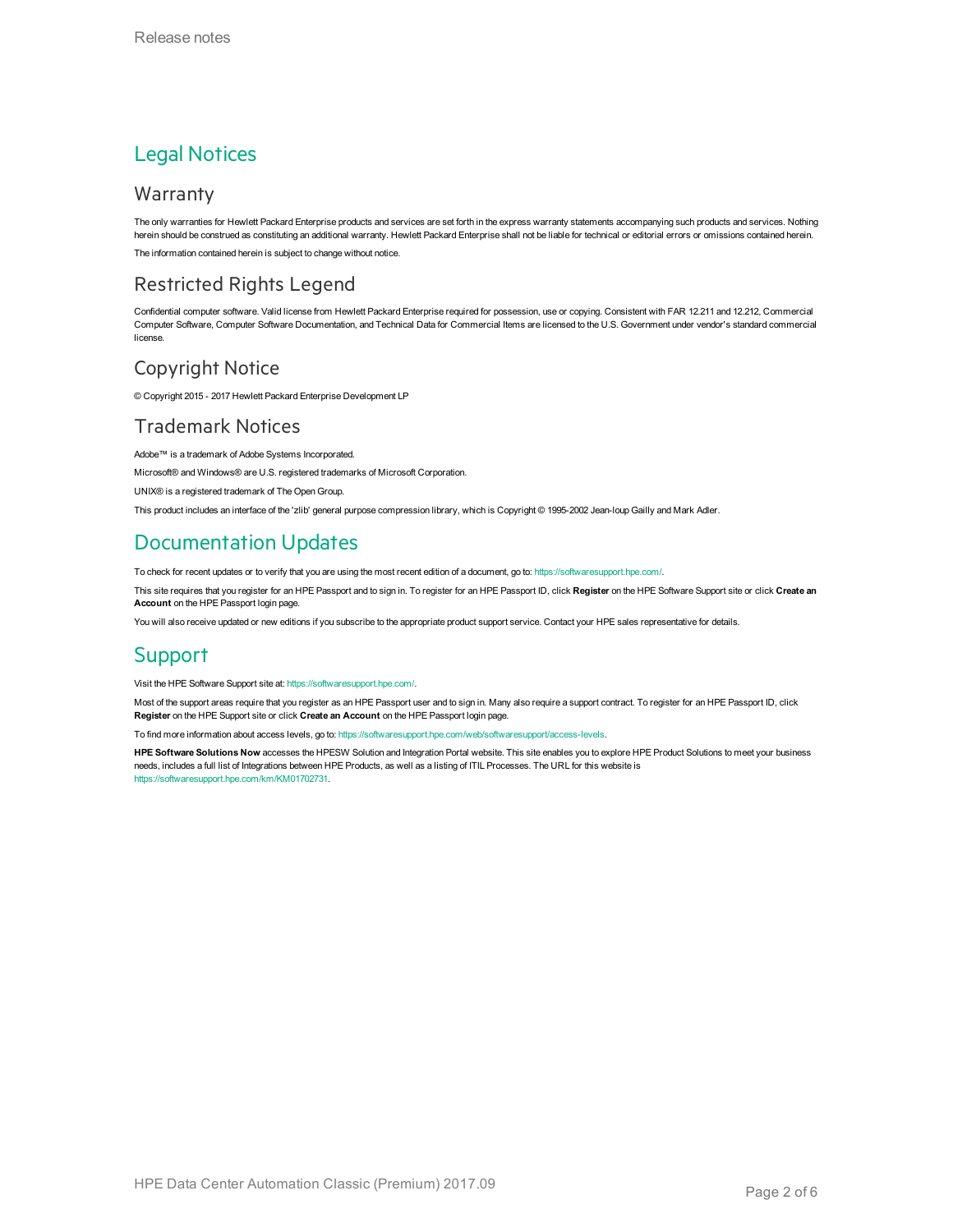### **Contents**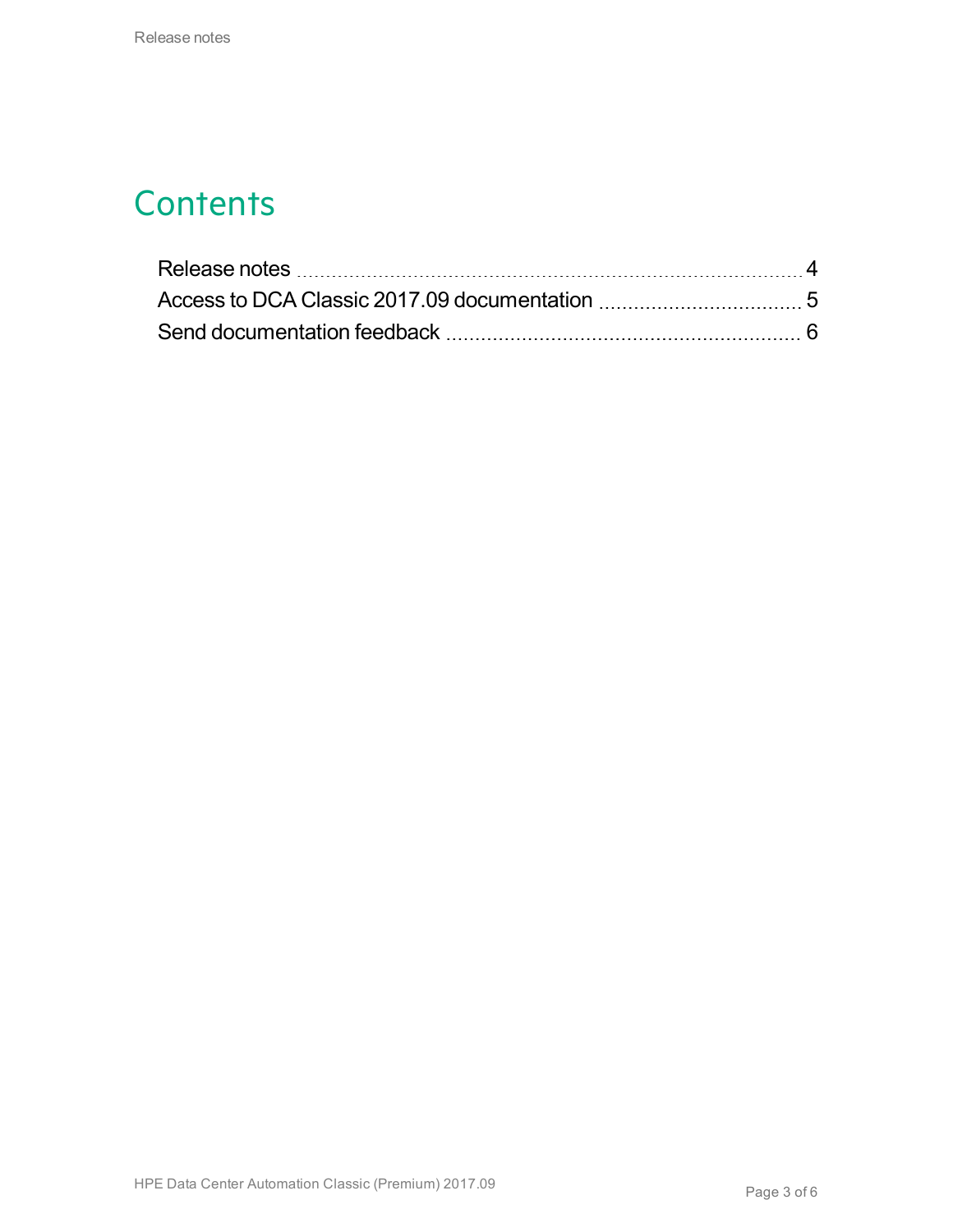### <span id="page-3-0"></span>Release notes

This section provides information about the Premium edition of the Data Center Automation Classic 2017.09 release.

This release is a fresh compilation of products in its entirety to provide a complete data center automation experience. Therefore, there is no upgrade path from any previous version of the DCA Suite to 2017.09.

The following products comprise the DCA Classic Premium edition:

- **.** Server [Automation](https://docs.software.hpe.com/SA/10.60/Content/Release_Notes/release_notes.htm) 10.60
- Operations [Orchestration](http://docs.software.hpe.com/OO/10.70/Content/ReleaseNotes_Welcome.htm) 10.70
- Database and [Middleware](https://docs.software.hpe.com/DMA/10.50.001/Premium/Content/Home.htm) Automation 10.50.001 Premium
- IT Operations [Compliance](http://docs.software.hpe.com/ITOC/1.20/Content/ITOC_Content/release_notes_cover_page.htm) 1.20
- [Operations](https://docs.software.hpe.com/OBR/10.20/Content/Home.htm) Bridge Reporter 10.20

For more information about the products and support matrix details, see the product-specific documentation on the HPE Software Support site.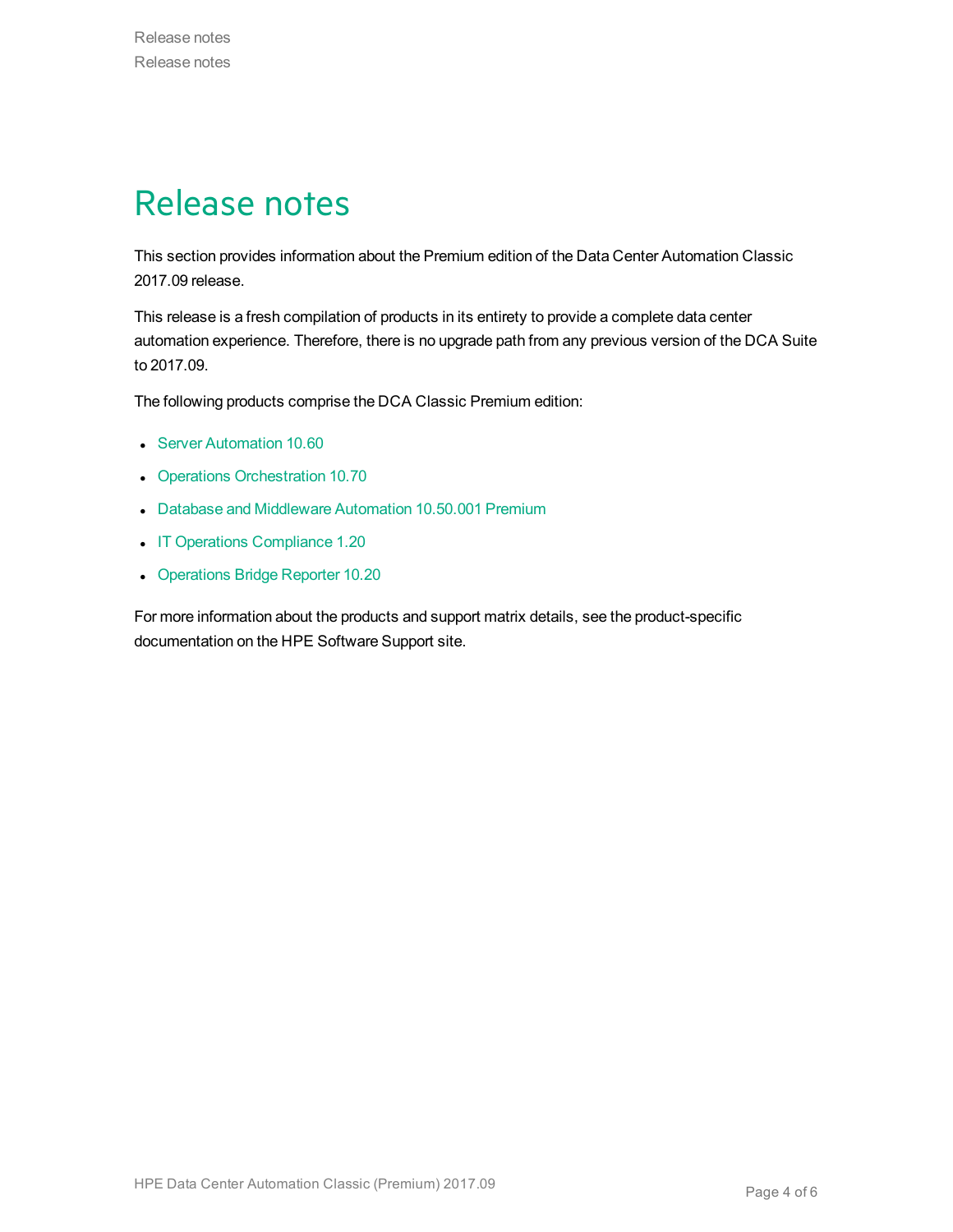# <span id="page-4-0"></span>Access to DCA Classic 2017.09 documentation

The DCA Classic 2017.09 documentation is available on the HPE Software [Documentation](https://docs.software.hpe.com/DCA/2017.08/Content/Home.htm) Portal.